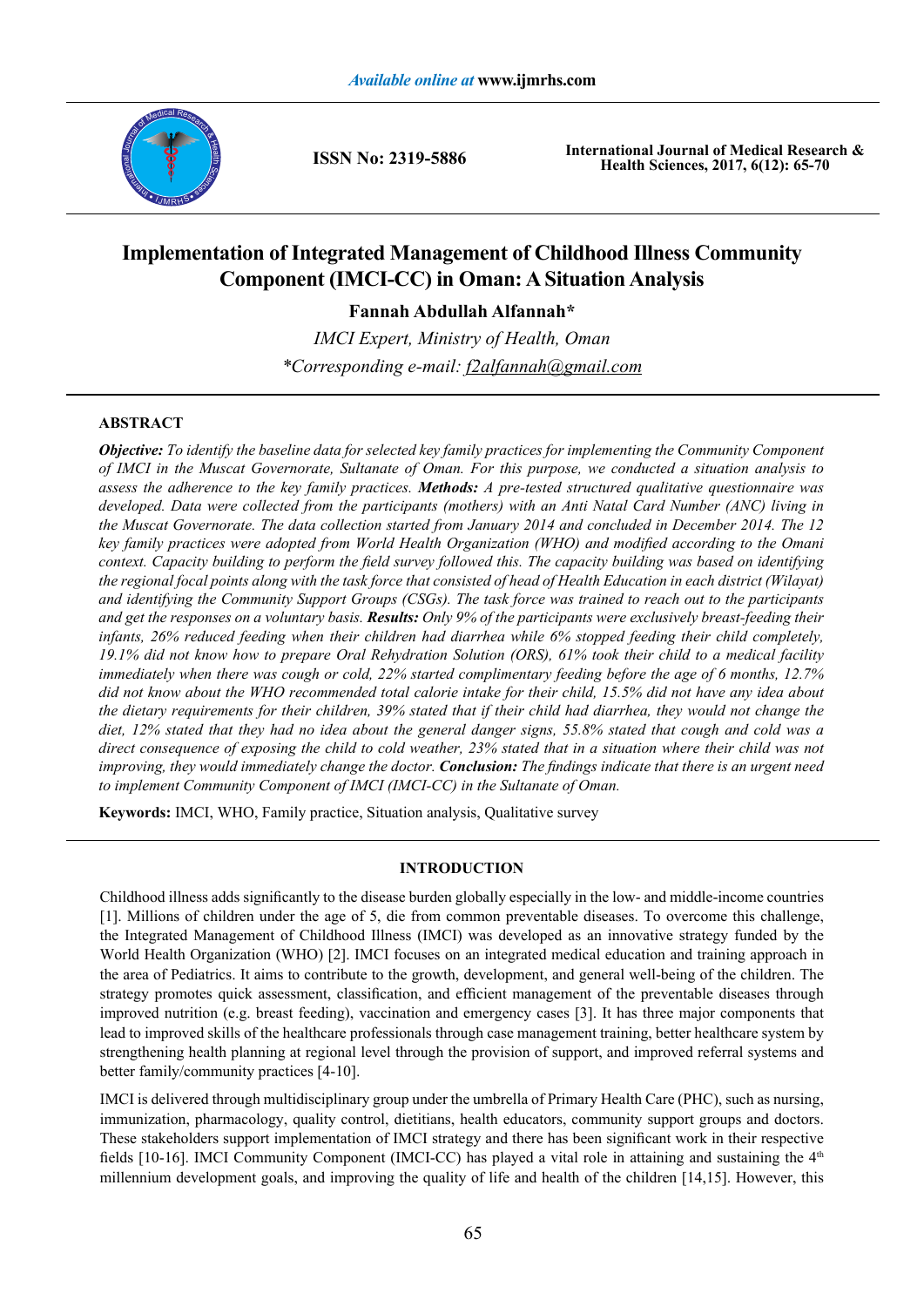achievement calls for a partnership between the health systems and families and communities. Therefore, investing in improving child healthcare related practices for community and family would empower them to play an active role in caring for children.

## **METHODS**

We obtained ethical approval through the Ethical Review Committee from the Ministry of Health, Sultanate of Oman. In addition, an Informed Consent was obtained prior to the participation in the survey. A written consent form was read in Arabic (the local dialect) to all the participants prior to receiving their responses. The study was conducted in Muscat Governorate, which is the capital area Oman. The governorate consists of six districts. We chose Muscat Governorate because it comprises of approximately 1/3rd of the total population of the Sultanate. In addition, the population represents a mix of citizens from all the regions of the Sultanate of Oman. Baseline data was essential to plan and implement IMCI-CC, however, we found out that there was almost a complete lack of such data that was fundamental for selecting key messages for implementation.

Hence, the first logical step was to gather baseline data about the key family and community practices through a qualitative survey. The other major objective of the study was to find out the best possible methods to integrate IMCI-CC into Oman and its healthcare system. After the expansion of the first two components of the IMCI in several countries including Oman, we focused on evaluating the situation and scope for the third component i.e., IMCI-CC. This research was designed to understand the socio-economic indicators and, existing knowledge, attitudes and practices of mothers relating with their children's health. This research approach is consistent with the one performed by Agha, et al. [8].

The survey aimed to identify and select effective instructions based on the primary needs in the Muscat Governorate where the IMCI strategy was being implemented. The major objectives of the situation analysis were to:

- 1. Review the available information as key family care practice on 12 key practices.
- 2. Review the priority needs of a family.
- 3. Review the existing instructions for the community.
- 4. Review the health education situation, communicable material and activities.
- 5. Review existing (if any) successful approach to involve communities in Oman.
- 6. Review the data on caretaker satisfaction.
- 7. Review the information on health providers' satisfaction.
- 8. Identify existing and potential commuting structures and channels that link the community healthcare system.
- 9. Identify the information groups.

We communicated with the WHO representatives for the Sultanate of Oman to inform them about the study and requested for their technical and logistical support. A task force comprising of 5 experts from Ministry of Social Development, the Women Association of Oman, Ministry of Health, WHO representative for Oman and an epidemiologist developed the preliminary questionnaire keeping in mind the above said objectives for the situation analysis. The questionnaire was validated by a pre-study filed test by professionals in all the major healthcare centers in the Muscat Governorate. Minor modifications were made after the validation.

For data collection, we first identified the regional focal points that were going to be responsible for the logistical and technical support for the entire research team. In addition to the regional focal points, we identified focal points for each studied district. This was followed by the identification and selection of community support groups (CSGs) in the Muscat Governorate. Each member of the CSG was trained on IMCI-CC for one week. Data collection started from January 2014 and concluded in December 2014. In all, we received 1961 completed questionnaires (N=1961) upon completion of data collection; we performed statistical analyses using SPSS version 19 focusing on frequencies, percentages and cumulative percentages. We opted for these basic statistical approaches because firstly our study is exploratory in its approach and secondly, we wanted to identify how often a given response option occurs.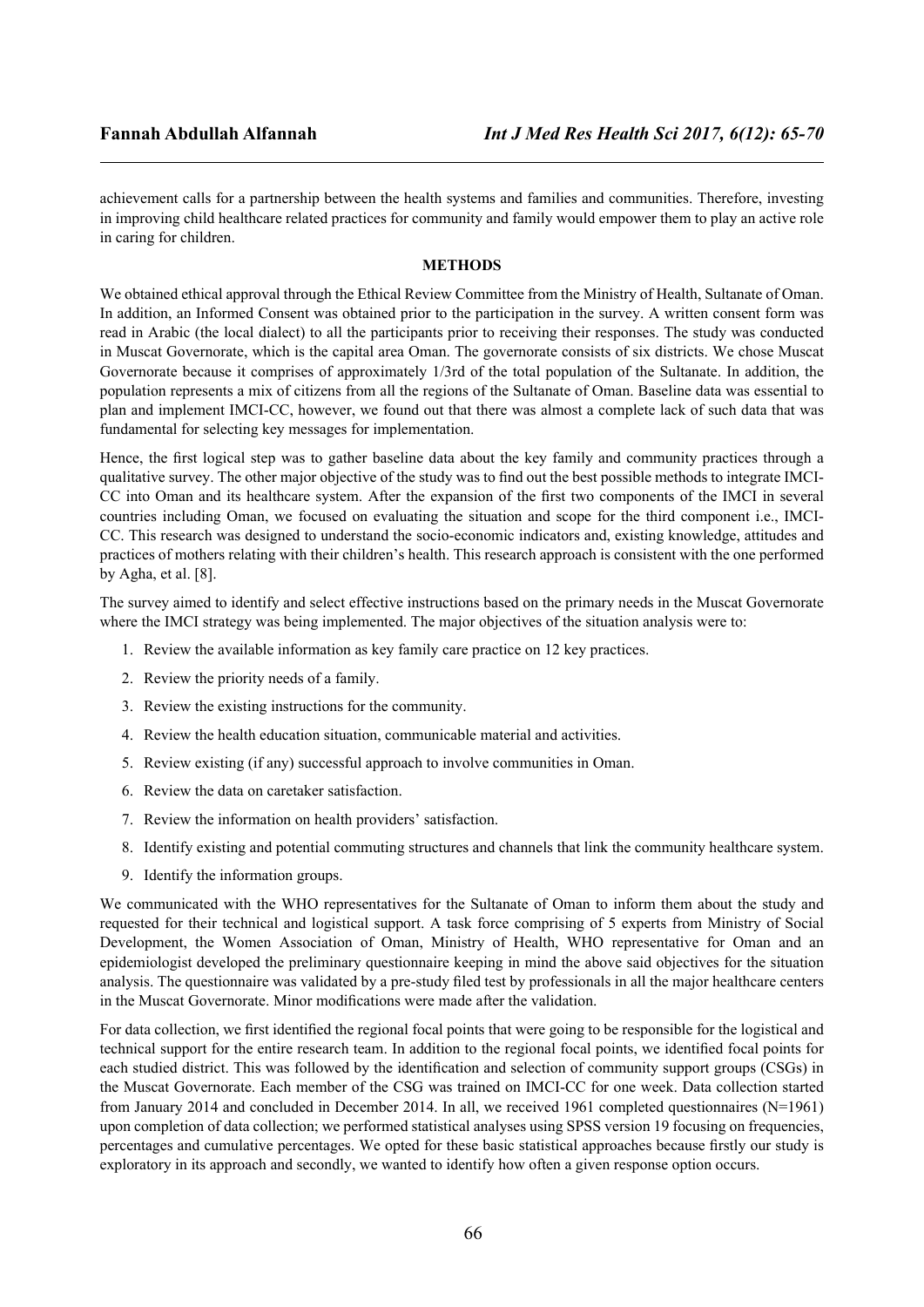We split the participants' demographics based on education, marital status, occupations and monthly incomes. From the total participants (N=1961), 18% completed tertiary education, 43% completed secondary school, 18% completed primary school, and 4% could read and write while 8% were illiterate. In terms of marital status, 98% were married, 1% was divorced and 1% was widowed. From the 1961 participants, 74% were housewives, 18% worked for the government sector, and 8% worked on shift basis. Regarding monthly incomes, 33% earned more than 800 RO, 25% earned between 301 - 800 RO, 4% earned between 101 - 300 RO while 2% earned 100 RO per month.

### **RESULTS**

The mean  $\pm$  standard deviation (SD) age of the children and mothers were 23.5  $\pm$  12.4 months and 30.1  $\pm$  5.2 years respectively. The main findings about knowledge, practices and skills regarding the key IMCI-recommended family practices are as below:

Only 9% of mothers were exclusively breastfeeding their children, 31% were breastfeeding their children for more than 6 months, 5% were breastfeeding their children for less than 40 days, 7% were breastfeeding their children for 40 days, 23% breastfed their children from 4-5 months, 16% breastfed their children for 6 months, 23% gave water to their children before 6 months of age, 18% were breastfeeding their children from 2-3 months, 22% gave biscuits before 6 months of age, 19% gave artificial milk before 6 months of age and, 7% of mothers gave their children tea before 6 months of age (Figures 1 and 2).



At what age did you stop breast-feeding your child?

### **Figure 1 Percentage of responses when asked about the child's age at which mothers stop breast-feeding**





A high majority of mothers (70%) went to health centers immediately when their children had diarrhea, 3% stopped breast-feeding when their child had diarrhea, 12% reduced breast-feeding when their child had diarrhea, 42% did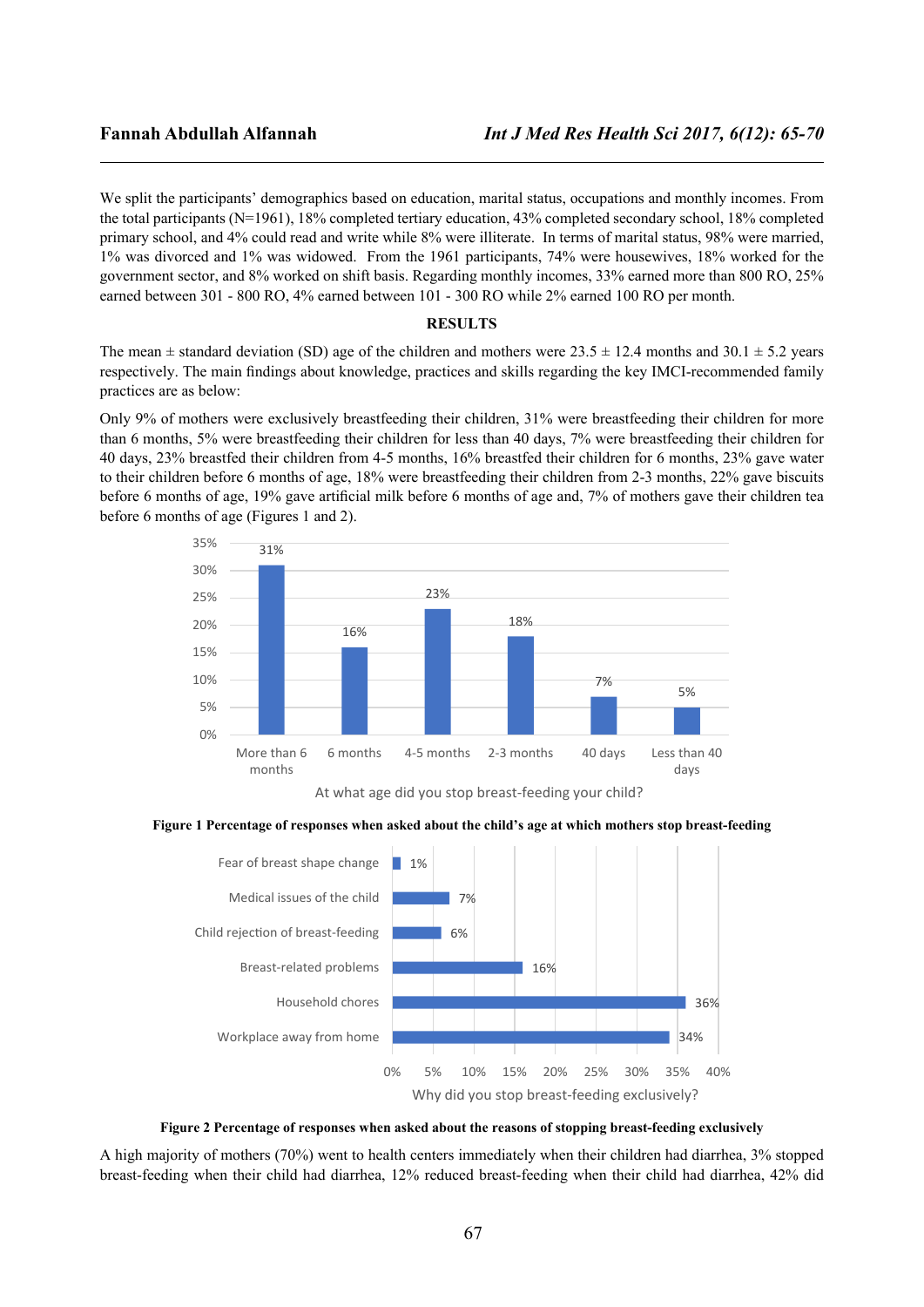not change breast feeding routine when their child had diarrhea, 6% stopped feeding their child when the child had diarrhea and 26% reduced giving complementary food when their child had diarrhea (Figures 3 and 4). A significant observation was that 8.2% of mothers did not know about ORS practice, 19.1% did not know how to prepare ORS liquid and a dominant 60% did not know when to give ORS as the first line management of diarrhea-related diseases.





**Figure 3 Percentage of responses when asked about mothers' reaction towards diarrhea**

The findings highlight that 61% of mothers went to healthcare facility immediately whenever their child had cough or cold, which is not recommended action step as it would be better for a mild ARI to start with a home remedy management rather than exposing the child to possibly infectious environment, 20% reduced breast-feeding and normal feeding their children when they had cough or cold, and 49% kept on breast-feeding and giving complimentary feeding their children the same way, when they had cough or cold. When asked about the common causes for cough and cold, a high majority (32%) stated that it was because of exposure to cold weather while (30%) stated that cough or cold are because of chest problems. Interestingly, 18% of the participants did not know the causes for cough and cold.

### **DISCUSSION**

The IMCI recommended household practices can play a pivotal role for improved childcare health and hence there was a need to analyze the situation of knowledge and family practices in the Sultanate of Oman. There are sixteen family and community practices that are recommended by IMCI-CC experts. Some of the key practices include to breastfeed infants exclusively for no less than 4 months, to make sure that children consume adequate portions micronutrients, that the children are immunized as per the schedule, that the sick children should be given appropriate treatment when at home, appropriate actions should be taken in case of injuries, and if the sickness continues, the

What are the causes of diarrhoea?

**Figure 4 Percentage of responses when asked about causes of diarrhea**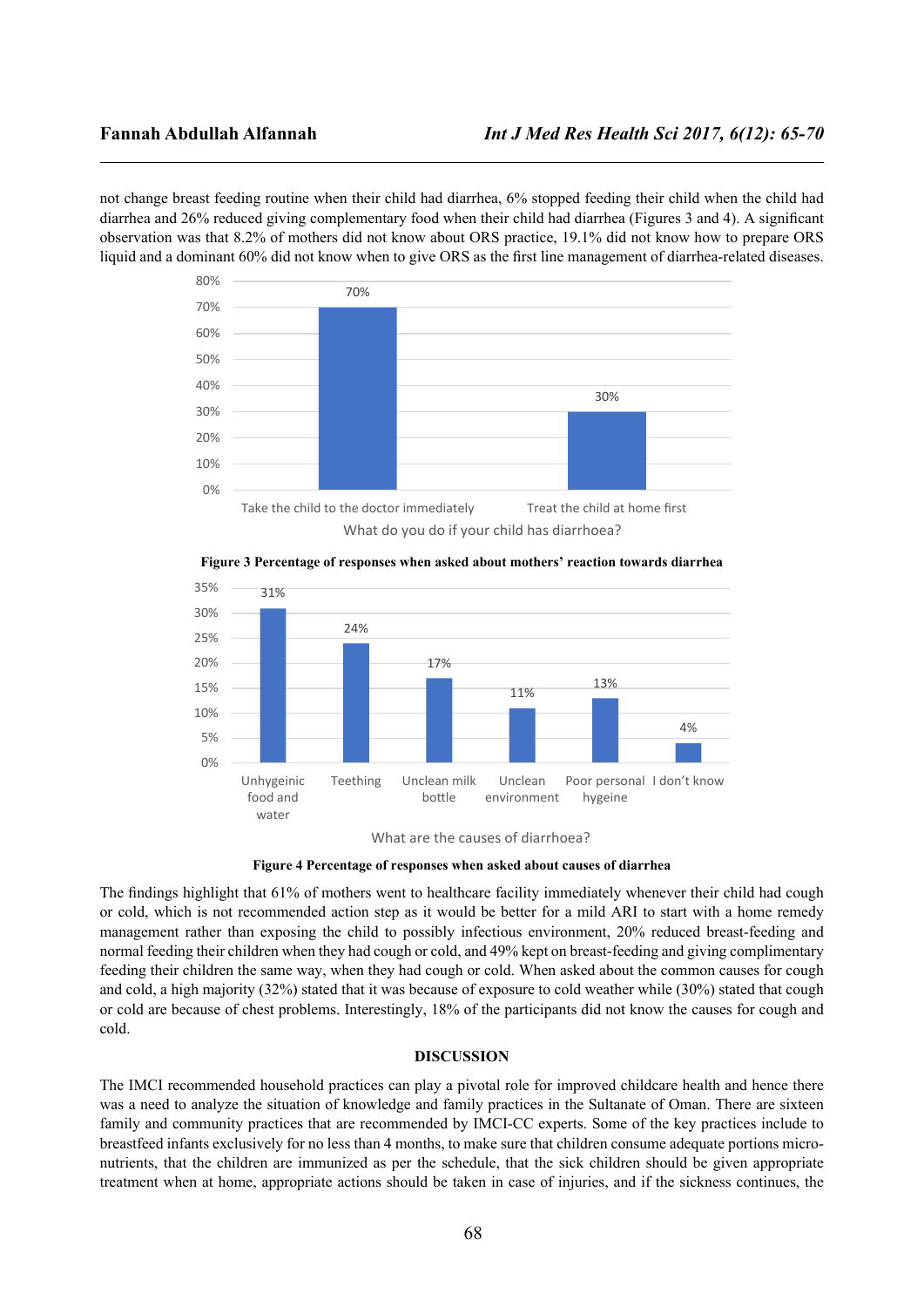child should be taken to the medical professional [8]. In a study, Pariyo, et al.4investigated the effect of IMCI on the quality of care provided to children under the age of 5 years. The study revealed that IMCI case management training lead to significant improvements in the quality of care. However, the authors argue there are other factors (training, supportive policies etc.) that contribute to the overall effective implementation and desirable outcomes of IMCI [4].

Other studies have indicated that a community at large could benefit from the IMCI-CC. In a study, Ebuehi [5] investigated the effect of the IMCI on growth and development of children under the age of 5 years. Using a crosssectional comparative study approach, Ebuehi found out that there are evident benefits of IMCI-CC for the community especially in improving child health [4,5]. Literature also indicates that IMCI-trained workers are better in assessing, classifying, counseling and treating the sick children [6]. This supports the assumption that IMCI-CC will improve the Knowledge, Attitudes and Practices of the families and communities.

The results from this study provide strong evidence that IMCI-trained healthcare workers provided significantly higher quality of care to the sick children.6Nevertheless, gaps remain in the role of families and communities in improving child healthcare using the IMCI-CC approach. In the Omani context, more evidence is needed using various research approaches. Literature provides noteworthy evidence about the impact of IMCI-training on community health workers.7 The family and community, if trained properly, can play a vital role in improving child health standards. There is strong evidence in IMCI-related studies that highlights the importance educating parents [8,9]. The importance of educating young women and the impact on their children's health is strongly advocated [10-12].

Although research indicates that there is a positive correlation between educated women and healthy children [8], however, presented work shows a strong contrast when it comes to the educational and socio-economic background of women and desirable healthcare practices. For example, 61% of the total sample population had secondary or tertiary education; 98% of them were married and 74% were housewives. Despite a decently high level of education, being married and spending most of their time at home, only a 9% of the participants reported that they were breast-feeding their children, 31% stated that they breast-fed their children for more than 6 months, 5% reported that they breast-fed only for 40 days. This is clear evidence that a decent education level and socio-economic stability without appropriate healthcare training would not lead to the desirable family practices as recommended by the IMCI-CC.

There could be various reasons behind the evident disparity in the expected family practices. For example, a majority of the participants stated that they were concerned about their child being too much dependent. In addition, surprisingly, some of the participants were concerned about the shape of their breasts hence avoiding breast-feeding their children. Like any other research, presented work has its limitations. A significant limitation of presented work is that the data was collected in the year 2014. However, it is our argument that the IMCI-CC approach has not been changed since its initiation. In addition, there is no other study that highlights key family practices beyond the year 2013. Another limitation is that we have reported basic statistics limited to percentages. This is because our focus is on highlighting the key family practices without going into details about any possible correlations. However, we will extend the work in future with detailed statistical analyses.

### **CONCLUSION**

It is well-known that if a child is suffering from diarrhea, the mother should increase breast-feeding frequency [13]. However, increased food intake of a child when suffering from diarrhea is also essential for reducing malnutrition as well as any long-term effects of diarrhea [8]. However, presented work shows that 26% of mothers reduce feeding when their child has diarrhea. In addition, 12% reduce the frequency of breast-feeding when their child has diarrhea. It was surprising to note that 70% of the mothers would immediately take their children to a medical facility, which means that they heavily rely on the medical advice and prescriptions but do not pay attention to the importance of feeding their children appropriately. Based on these findings, we argue that the standards of family knowledge, attitude and practice in the Oman are unexpectedly low that makes a strong case for incorporating IMCI-CC component in the Sultanate.

### **DECLARATIONS**

### **Acknowledgement**

The author would like to thank all the participants for their valuable contribution to the presented work. The author would like to acknowledge the support and contributions of the experts from the Ministry of Social Development,